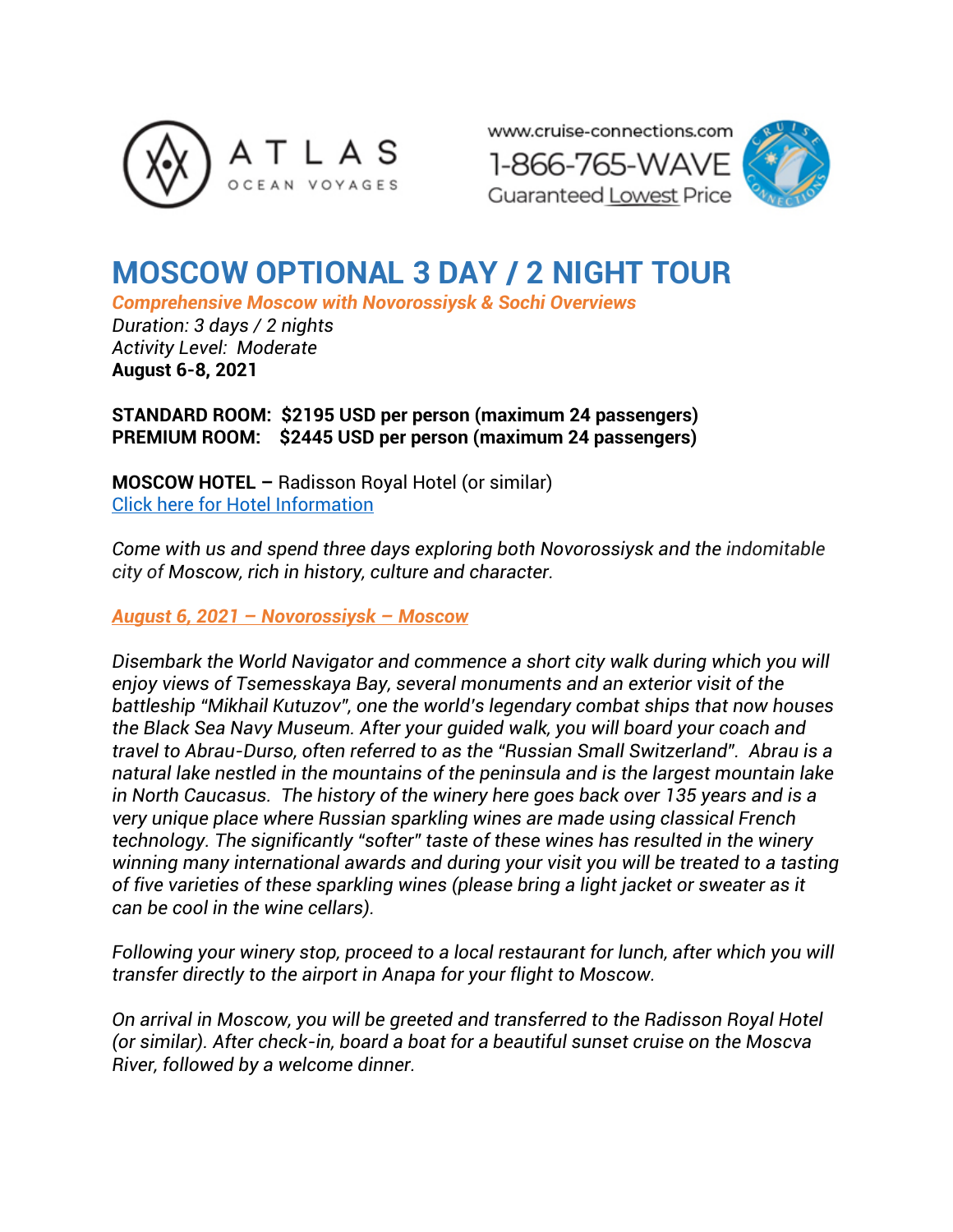#### *August 7, 2021 – Moscow*

*Your day starts with an early breakfast at the hotel and then you will tour the city, staring with the Kremlin grounds and Armoury Chamber. No visit to Moscow is complete without spending time exploring this iconic complex that is included as a UNESCO World Cultural and National Heritage Site. For centuries, the Kremlin has been witness to many well-known and tragic events in Russia's past and as such, is a treasure trove of Russian history. Begin with a tour of the extraordinary, State Armoury, the oldest museum in Russia and home to a vast collection of precious stones, 18th and 19th century jewelry and other priceless artifacts that date back to the 14th century. It is also home to an impressive collection of carriages that once belonged to Russian rulers and dignitaries, precious fabrics, royal gowns, and Faberge eggs. Your time here includes viewing Cathedral Square that consists of the Assumption, Archangel, and Annunciation Cathedrals; the Patriarch's Palace; and the Ivan the Great Bell Tower complex.* 

*Next, enjoy lunch at a local restaurant and then commence your tour of the city with a visit to the House of Romanov Boyards where the Romanov family lived in the 16th century. The first tsar of the Romanov dynasty, Mikhail Romanov was believed to have been born in this house in 1596. Today, it is a museum devoted to the lifestyle of the Russian nobility during the 16th – 17th centuries. Re-board your coach for a panoramic tour of the city that includes viewing the Novodevichy Convent, Moscow University, the Hill of Glory, and the Cathedral of Christ the Redeemer (if able to enter, please note shorts and sleeveless shirts are not permitted).* 

*Continuing on, travel to Bunker 42 which was constructed in 1955 as a command post of the strategic nuclear forces of the Soviet Union. This anti-nuclear underground facility is located 213 feet under Taganka Square. During your tour, learn how the bunker's construction serves as protection from the damaging factors of a nuclear explosion and get a sobering look at the seriousness of the risk of a nuclear war. See how staff members operated inside the bunker and watch a special effects imitation of a nuclear missile launch that definitely won't leave you indifferent.* 

*After the bunker tour, be treated to dinner in the unique and somewhat mysterious Bunker 42 restaurant, actually located within the depths of the bunker itself. After feasting on some traditional favorites, you will transfer back to the hotel for the night.* 

### *August 8, 2021 – Moscow – Sochi*

*Kick off your final day with breakfast in the hotel and then transfer to the airport for your flight to Sochi. After touchdown, transfer to a local restaurant for lunch before starting your afternoon of touring this wonderful Black Sea city most recently known for hosting the 2014 Winter Olympics. Begin with a drive up into the green hills that overlook Sochi's beaches for a visit to Stalin's Dacha. Nestled amongst towering*